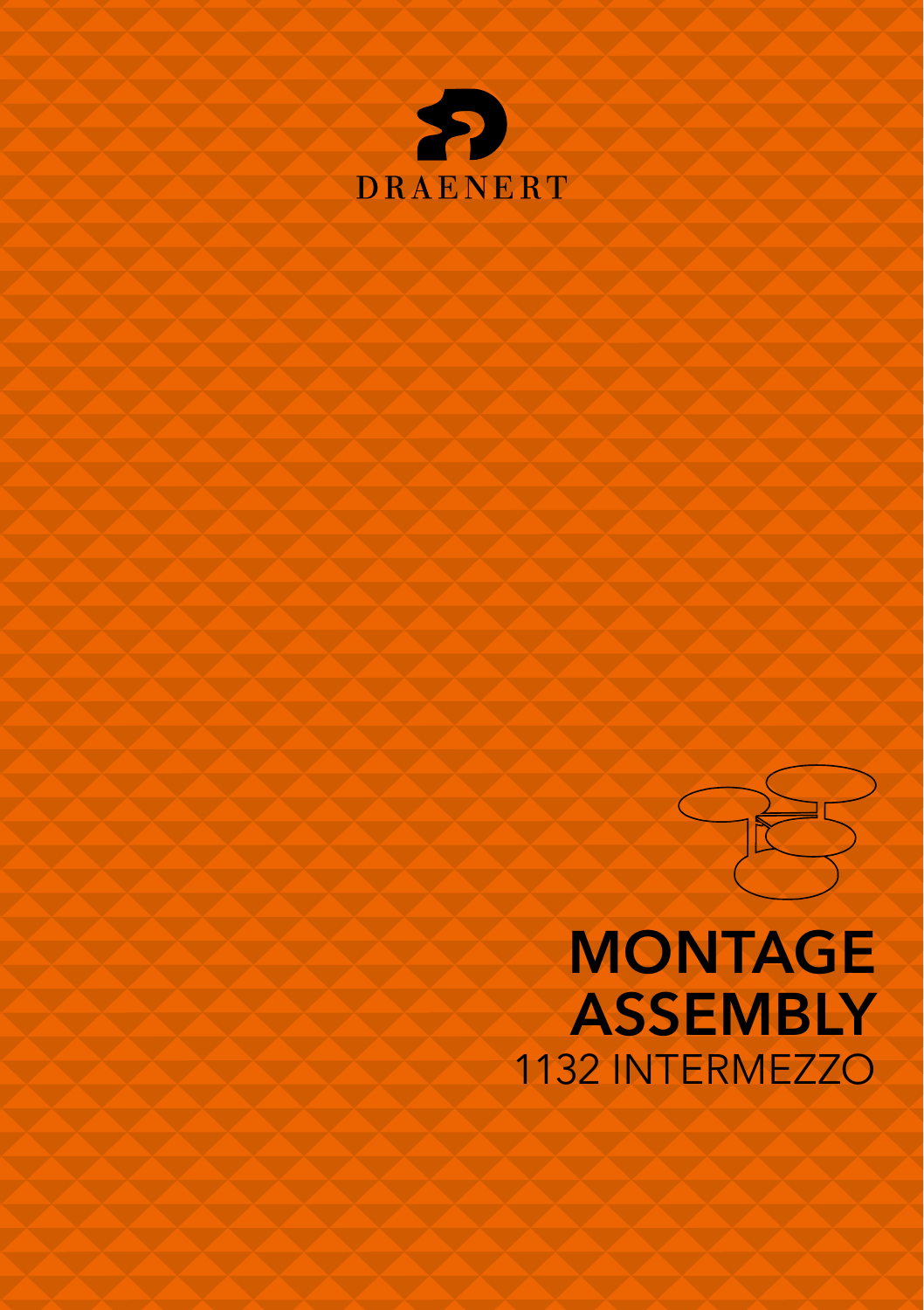

## CONTENT OF DELIVERY

(remains with the customer)

- 1 x pedestal with 3 base tubes
- 3 x brass or chrome rings
- 3 x glass tops with each a pivoting tube (different sizes)
- 2 x push rods
- plastic glides
- material information



# PERSONS REQUIRED FOR ASSEMBLY: 1 PERSON

Place the glass base on a trestle or a higher substructure.



1 I The pedestal is already pre-assembled. First put the three metal rings on the base tubes. Insert on the lowest base tube the smallest glass top.



2 I Insert the medium size glass top on the medium high base tube.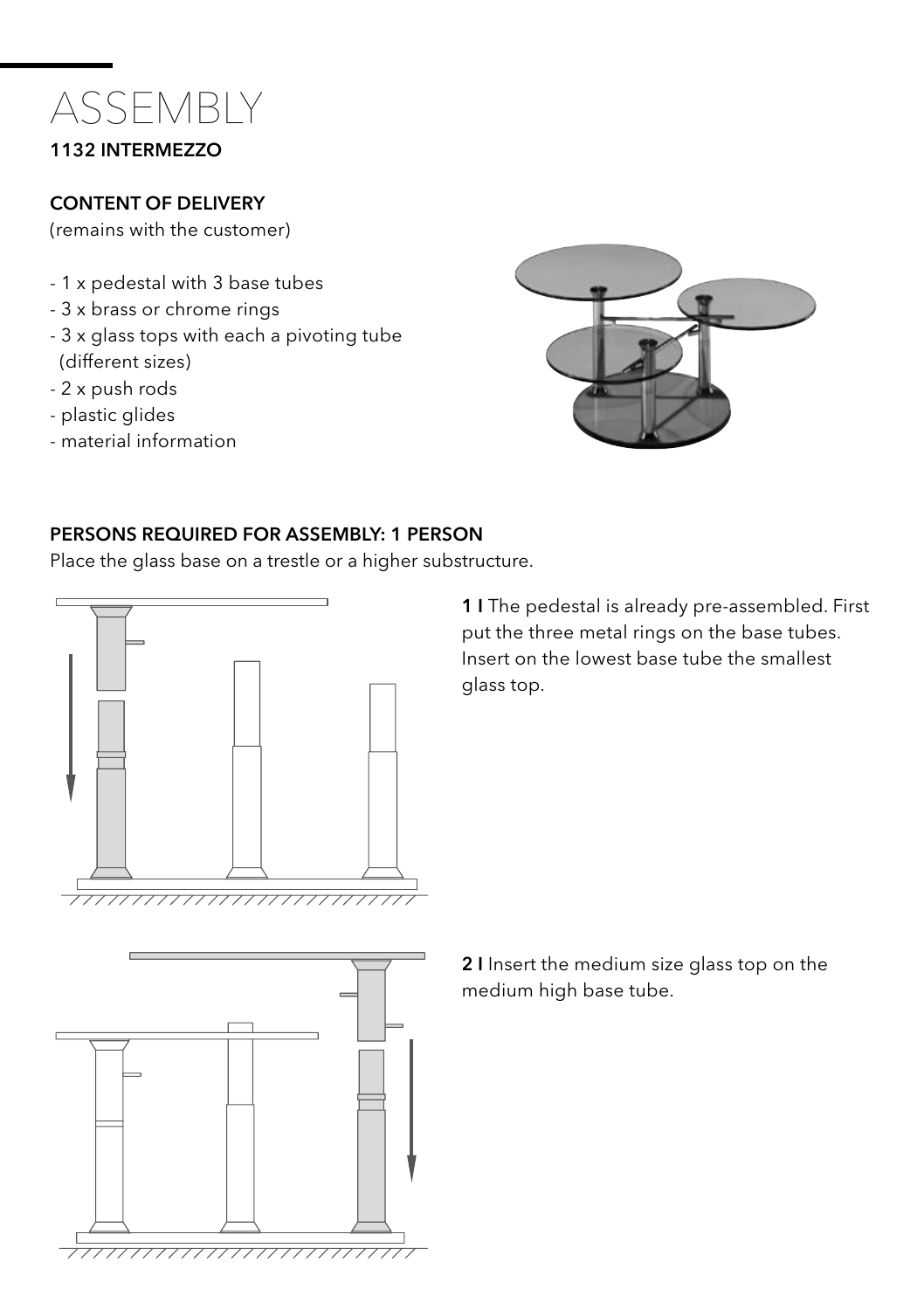

3 I Insert the biggest size glass top on the highest base tube.

4 I Pivot the glass tops to one another, then the push rods can be inserted with the joints into the borings of the pivoting tubes.

Now the table is ready assembled.

# OPERATION

By pivoting the upper glass top anti-clockwise, the smaller inferior glass tops swing out synchronously (see picture 4).

Further information on the back side.